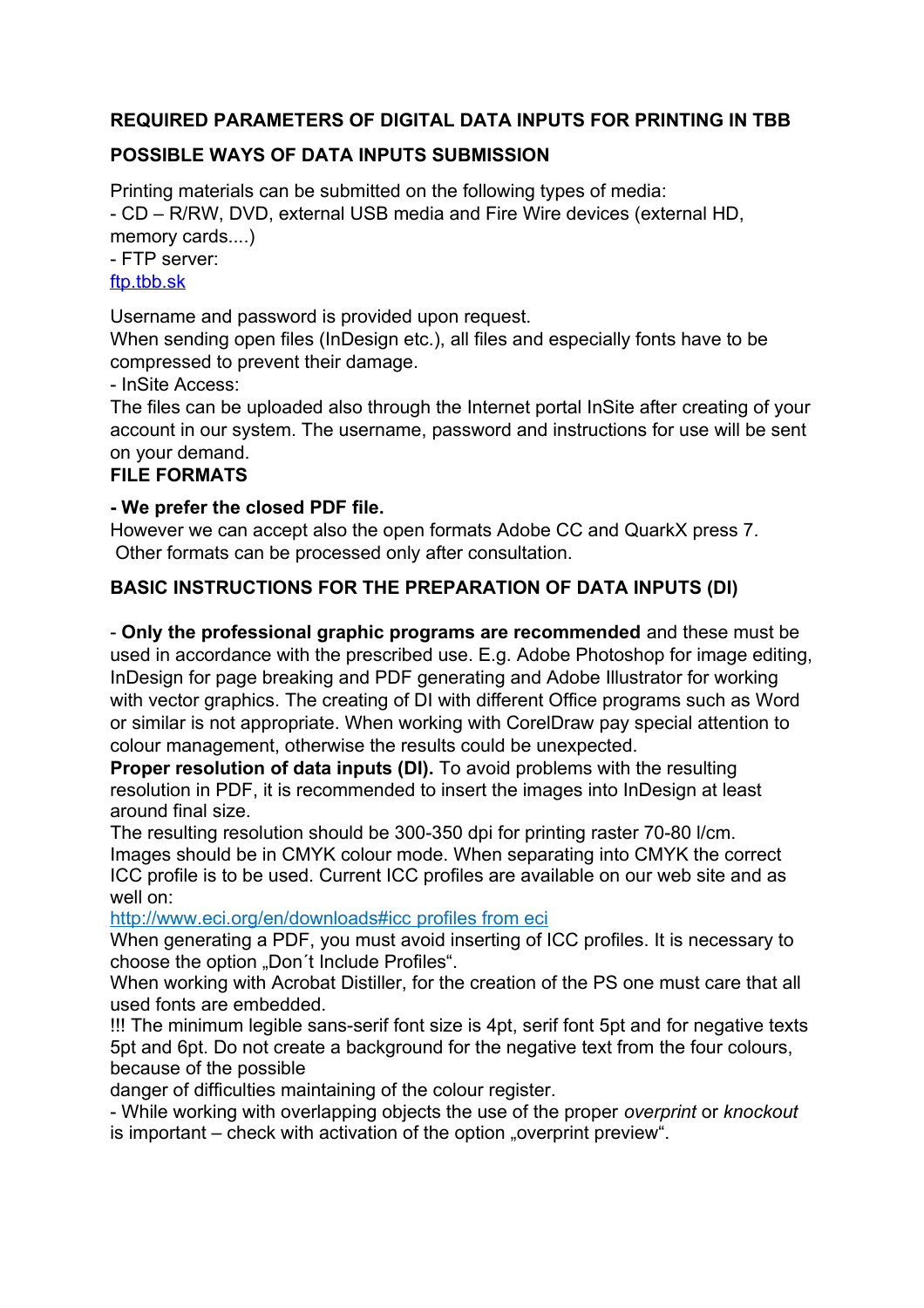#### - **Data for the production of stamping/embossing forms, partial varnishing etc.**

are to be supplied as vector graphics. When it is not technically possible, 1-bit graphics are to be supplied. By 1-bit images the resolution should not be lower than 800dpi, 1200dpi is ideal.

**-When generating a PDF** you can preset "High Quality Print", or PDF/X-1a:2001 standard, PDF/X- 3:2002 or currently also PDF/X-4:2008.

-When generating a PDF, beware of the Colour Management. If the images are correctly prepared, it is better to turn off the colour conversion.

The option "Output Intent Profile Name" describes the printing conditions the PDF is prepared for.

This option has to be used judiciously for the possibility of the subsequent conversion in case of change of the printing conditions. (Example: DI are prepared for the printing on coated paper but the printing will be done on uncoated paper).

**!!!** The setting of trim marks (bleed) is important – trim marks need to be offset from

the trim by minimum 4 mm. Size of bleed has to be 3-5 mm. [click here for more](#page-2-0) **- Chroma/colouring is limited to CMYK, grayscale,** or CMYK + direct (spot) colours.

When using colour space such as RGB and Lab, the conversion to CMYK is possible, but only after consultation.

Spot colours must be defined correctly (Pantone, or HKS swatch book).

# **COLOUR MANAGEMENT AND ICC PROFILES**

Our company is holder of the [FOGRA Certificate on Compliance with the PSO \(ISO](http://www.pso-insider.de/en/companies/1538)  [12647\)](http://www.pso-insider.de/en/companies/1538) in pre-press, production of digital proofs and printing plates and the offset printing itself. Our printing results are in accordance with the recent Standard ISO 12647-2:2013. [click here for more](http://www.tbb.sk/ctp/ISO12647eng.pdf)

The characteristics of the print are clearly indicated in the characterisation data (e.g. FOGRA 51). This ensures that if the customer complies with all the rules of Colour Management and has his workplace equipped with a monitor allowing calibration, he will see on his monitor (softproof), or on digital proof (hardproof) such result that we can achieve in the press, within the tolerances specified by the standard. Of course, at this point it also depends on the type of paper used for printing,

especially its colouring, final processing (coating, laminating etc.).

When working with data, making separation into CMYK, making preview on screen and by digital proofing, it is necessary to use the following profiles according the new standard:

- for the paper type 1 (coated glossy) and type 2 (coated matt)…..**PSOcoated\_v3.icc** - for the paper type 4 (uncoated offset)…................**PSOuncoated\_v3\_FOGRA52.icc** Prepress data that were prepared with older version of the ICC profiles do not need to be reworked. By agreement, we are then able to convert the data to actual printing conditions using specialized GMG software.

**!!!** In order to make it clear for what printing conditions the print data have been prepared, it is always necessary to indicate the "Output Intent Profile Name" in PDF or inform about it in communication with the sales officer.